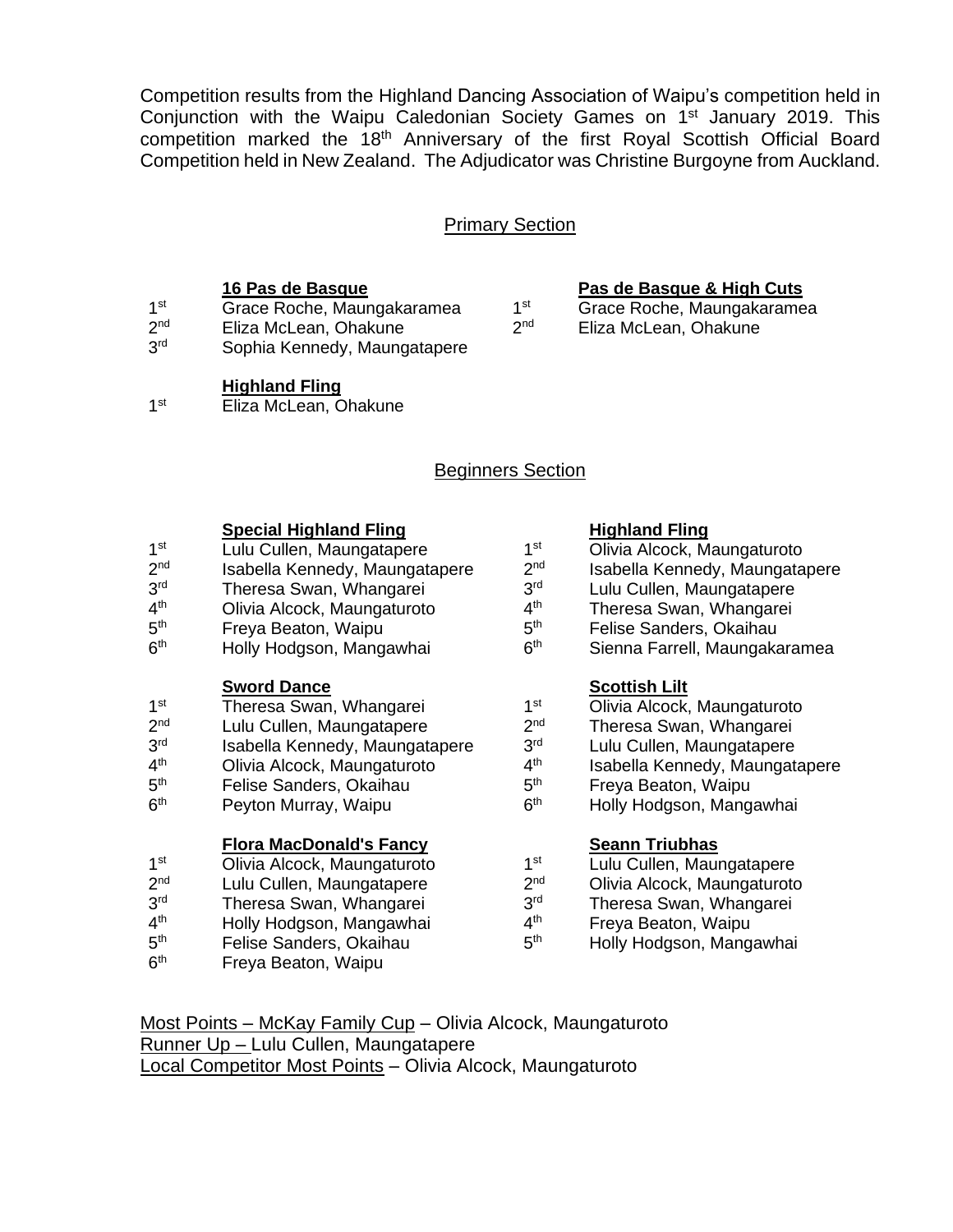| 1st<br>2 <sub>nd</sub>             | Maria Cullen, Maungatapere<br>Grace Sanders, Okaihau                                  | 1st<br>2 <sub>nd</sub>             | Maria Cullen, Maungataper<br>Grace Sanders, Okaihau                         |
|------------------------------------|---------------------------------------------------------------------------------------|------------------------------------|-----------------------------------------------------------------------------|
| 1 <sup>st</sup><br>2 <sub>nd</sub> | <b>Special Highland Fling</b><br>Maria Cullen, Maungatapere<br>Grace Sanders, Okaihau | 1 <sup>st</sup><br>2 <sub>nd</sub> | <b>Scottish Lilt</b><br>Maria Cullen, Maungataper<br>Grace Sanders, Okaihau |
| 1st<br>2 <sub>nd</sub>             | <b>Half Reel of Tulloch</b><br>Grace Sanders, Okaihau<br>Maria Cullen, Maungatapere   | 1 <sup>st</sup>                    | <b>Flora MacDonald's Fancy</b><br>Maria Cullen, Maungataper                 |

### **Sword Dance**

- $1<sup>st</sup>$ Maria Cullen, Maungatapere
- $2<sup>nd</sup>$ Grace Sanders, Okaihau

### **Highland Fling Seann Triubhas**

| st | Maria Cullen, Maungatapere |
|----|----------------------------|
| nd | Out to October Obsibility  |

- 
- st Maria Cullen, Maungatapere
- 

Most Points – Waipu Caledonian Society Cup – Maria Cullen, Maungatapere Runner Up – Grace Sanders, Okaihau

## Intermediate Section

- $1<sup>st</sup>$ Mary-Ann Swan, Whangarei 1st<br>Holly Cambie, New Plymouth 2<sup>nd</sup>
- $2<sub>nd</sub>$ Holly Cambie, New Plymouth 2<sup>nd</sup><br>Lauren Beare, Whangarei 2<sup>rd</sup>
- 3<sup>rd</sup> Lauren Beare, Whangarei

### **Barracks Johnnie Highland Laddie**

- $1<sup>st</sup>$ Holly Cambie, New Plymouth 1st
- $2<sub>nd</sub>$ Mary-Ann Swan, Whangarei 2<sup>nd</sup><br>Lauren Beare. Whangarei 2<sup>3d</sup>
- 3<sup>rd</sup> Lauren Beare, Whangarei

- **Sword Dance Sailors Hornpipe**  $1<sup>st</sup>$ Holly Cambie, New Plymouth
- $2<sup>nd</sup>$ Mary-Ann Swan, Whangarei 2nd
- $3<sup>rd</sup>$ Lauren Beare, Whangarei 3rd

### **Seann Triubhas (HG Awards)**

- $1<sup>st</sup>$ Holly Cambie, New Plymouth
- $2<sub>nd</sub>$ Mary-Ann Swan, Whangarei
- 3<sup>rd</sup> Lauren Beare, Whangarei

# **Highland Fling**<br>Mary-Ann Swan, Whangarei<br>1<sup>st</sup> Holly Cambie, New Plymouth

- Holly Cambie, New Plymouth
- Mary-Ann Swan, Whangarei
- Lauren Beare, Whangarei

- Mary-Ann Swan, Whangarei
- Holly Cambie, New Plymouth
- Lauren Beare, Whangarei

- Mary-Ann Swan, Whangarei
- Lauren Beare, Whangarei
- Holly Cambie, New Plymouth

Forshaw Cup – Winner Seann Triubhas (HG Awards) – Holly Cambie, New Plymouth Most Points – Waipu ITM Cup – Holly Cambie, New Plymouth Runner Up – Mary-Ann Swan, Whangarei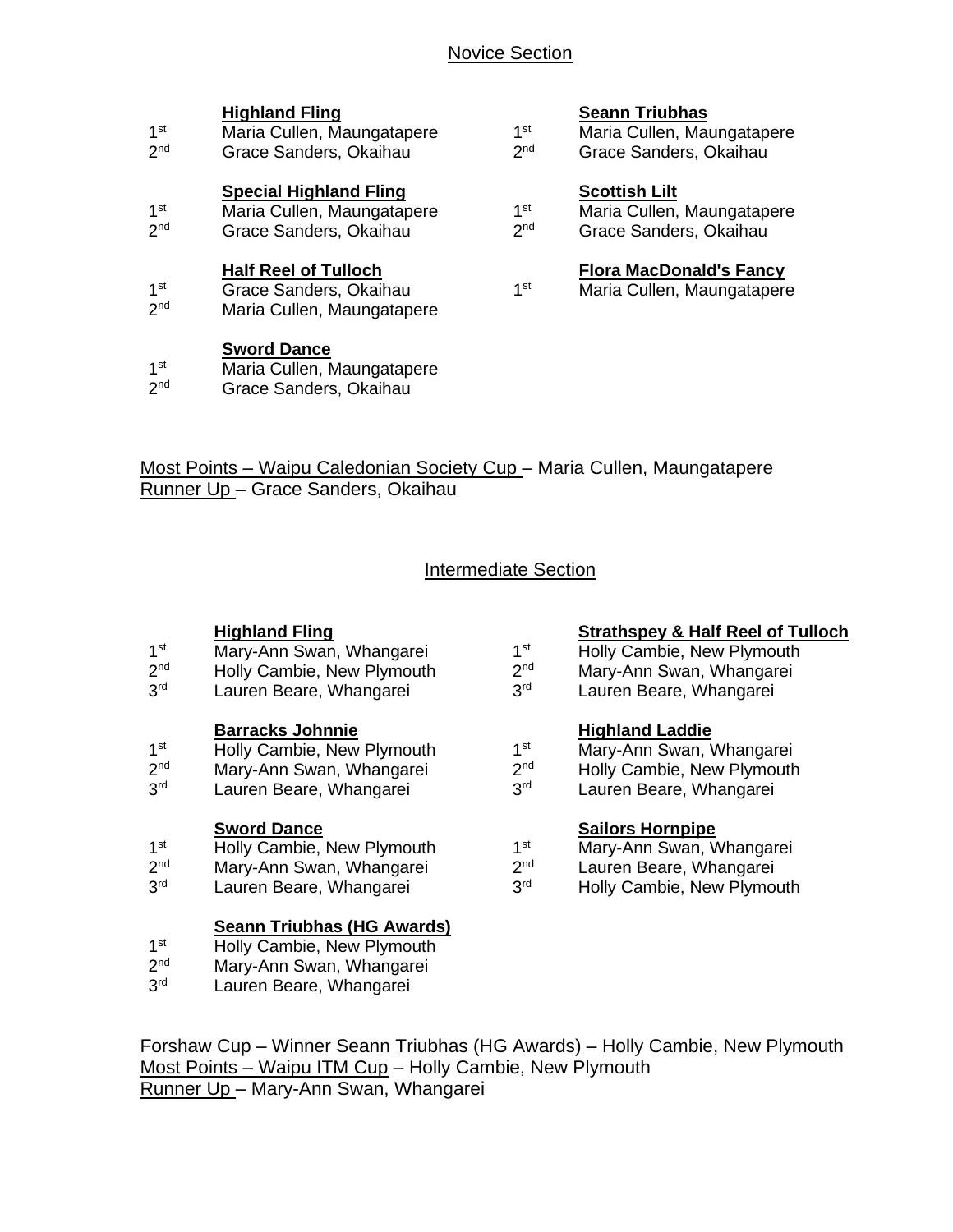- $1<sup>st</sup>$ Charlotte Green, Whangaparaoa an 1<sup>st</sup><br>Devon Mokaraka, Maungakaramea 2<sup>nd</sup>
- $2<sub>nd</sub>$ Devon Mokaraka, Maungakaramea 2<sup>nd</sup><br>Alexis Lord. Whangarei 2015
- $3<sup>rd</sup>$ rd Alexis Lord, Whangarei 3
- $4<sup>th</sup>$ Zoe Sands, Mangapai

- **Village Maid**<br>Charlotte Green, Whangaparaoa and a state of Devon Mokara  $1<sup>st</sup>$ Charlotte Green, Whangaparaoa
- $2<sub>nd</sub>$ Devon Mokaraka, Maungakaramea 2<sup>nd</sup>
- 3rd Alexis Lord, Whangarei 3rd

- **Irish Jig Sailors Hornpipe**  $1<sup>st</sup>$ Charlotte Green, Whangaparaoa 15thet Charlotte Green, Whangaparaoa 15thet 2nd
- $2<sup>nd</sup>$ Devon Mokaraka, Maungakaramea
- 3<sup>rd</sup> Alexis Lord, Whangarei 3rd

### **Sword Dance**

- $1<sup>st</sup>$ Devon Mokaraka, Maungakaramea
- $2<sub>nd</sub>$ Charlotte Green, Whangaparaoa
- $2rd$ Alexis Lord, Whangarei

# **Highland Fling Strathspey & Half Reel of Tulloch**

- Charlotte Green, Whangaparaoa
- Devon Mokaraka, Maungakaramea
- Alexis Lord, Whangarei
- Zoe Sands, Mangapai

- Devon Mokaraka, Maungakaramea
- Charlotte Green, Whangaparaoa
- Alexis Lord, Whangarei

- Devon Mokaraka, Maungakaramea
- Charlotte Green, Whangaparaoa
- Alexis Lord, Whangarei

Most Points Under 16 years – Couper Family Cup – Alexis Lord, Whangarei Runner Up – Zoe Sands, Mangapai Local Competitor Most Points – Zoe Sands, Mangapai

Most Points 16 years & Over – McLean Cup – Charlotte Green, Whangaparaoa Runner Up – Devon Mokaraka, Maungakaramea

### **Helen McGregor Memorial Award Sean Triubhas Premier –**

- $1<sup>st</sup>$ Charlotte Green, Whangaparaoa
- $2<sub>nd</sub>$ Devon Mokaraka, Maungakaramea
- 3<sup>rd</sup> Alexis Lord, Whangarei

Forshaw Cup – Winner of Helen McGregor Memorial Award Seann Triubhas – Charlotte Green, Whangaparaoa

Deborah Trophy – Dance Studio gaining most points overall – Lothian Dance Studio, Whangarei